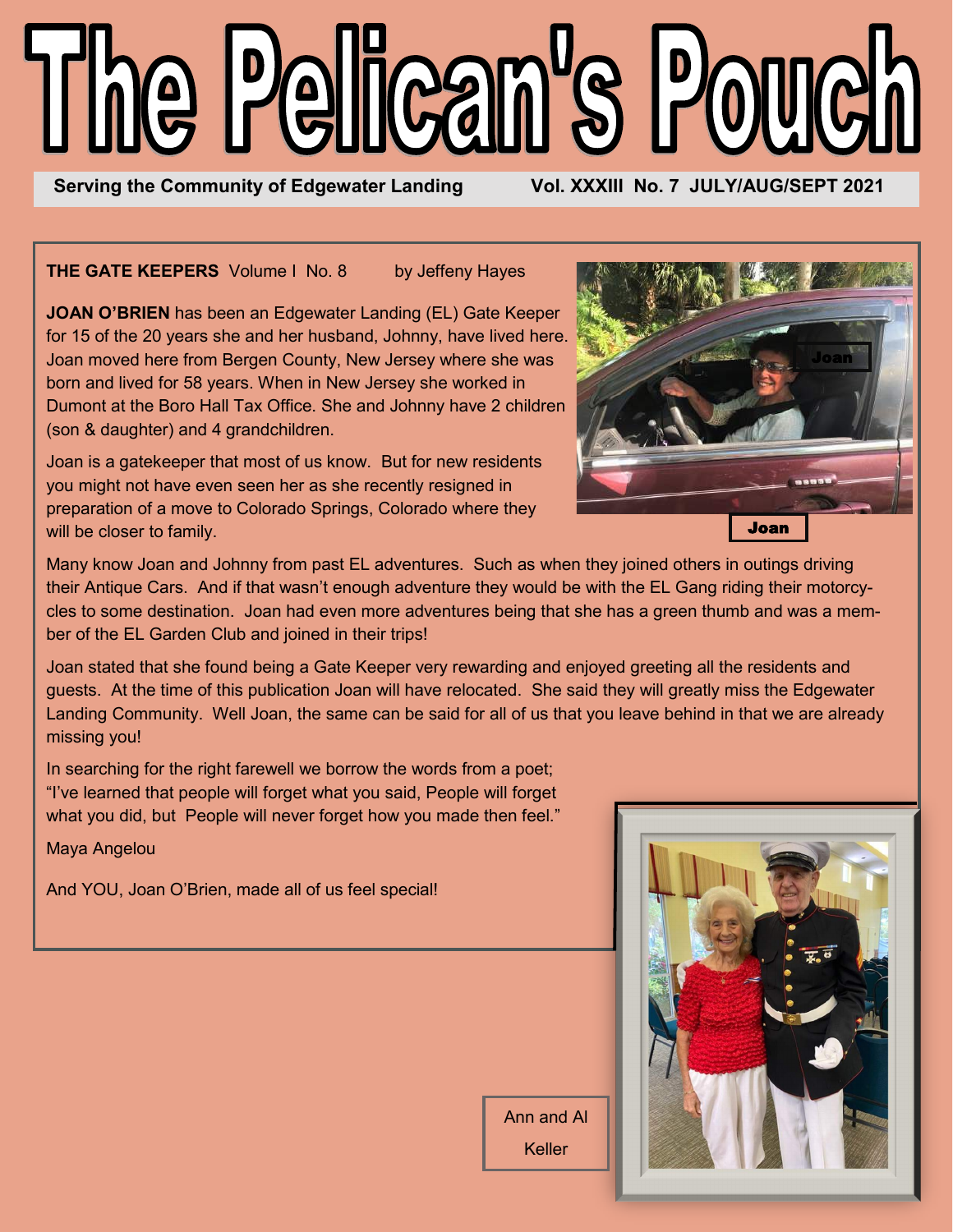

## *JULY 2021 BIRTHDAYS*



**For updates– phone or text Anne Brumagim at (386) 689-0859** 

| Wavle, Edward           |   | Brown, Mary           | 10                     | Dewalt, Harry             | 17 | Agnini, Angela     | 25 |
|-------------------------|---|-----------------------|------------------------|---------------------------|----|--------------------|----|
| <b>Roberts, Frances</b> | 1 | Johnson, Stan         | 10                     | Terry, Judy               | 17 | Ruggiero, Paula    | 25 |
| Liebelt, Arthur         | 2 | Sanderson, Judith     | 10<br>Grathwol, Ronald |                           | 18 | Pierce, Donald     | 26 |
| Miller, Deb             | 4 | <b>Finkley, Nancy</b> | 11                     | Saari, Robert             | 18 | Reimann, Elizabeth | 26 |
| Hirschbeck, Rudi        | 5 | Reno, Marcie          | 12                     | Keller, Angela            | 19 | Keller, Ann        | 27 |
| Spielmann, Suzanne      | 5 | <b>Tybor, Claire</b>  | 12                     | <b>Marshall, George</b>   | 19 | Beckford, James    | 28 |
| Cotelidis, Mike         | 6 | Kupiszewski, Lou      | 14                     | Orfitelli, Lonnie         | 20 | Holm, Val          | 28 |
| Mohr, Susan             | 6 | Haas, Edie            | 15                     | <b>Weatherill, Thomas</b> | 20 | McCartney, Robert  | 28 |
| Andreason, Carl         | 7 | Hebard, Ron           | 15                     | Cramer, Dana              | 21 | Mullen, Barbara    | 28 |
| Adams, Judi             | 8 | Young, Richard        | 15                     | <b>McCartney, Sybil</b>   | 22 | Lane, Lu           | 29 |
| Dean, Tom               | 8 | Besaw, Wayne          | 16                     | Kyburz, Susie             | 22 | Wallace, Sandra    | 29 |
| Lockwood, Bill          | 8 | Vetterl, Martha       | 16                     | Mansfield, Mike           | 23 | Besaw, Beth        | 31 |
| Fraley, Janie           | 9 | Grathwol, Mary Ann    | 16                     | Ramsden, Bradd            | 23 | Crowley, Lee       | 31 |
| Mills, Sheila           | 9 | Burke, Denise         | 16                     | Camp, Cindy               | 24 | O'Brien, John      | 31 |
| <b>Barney, Vickie</b>   | 9 | Dede, JoAnn           | 17                     | Cook, Kenneth             | 24 | Perog, J.R.        | 31 |

### YOGA INVITATIONAL

Have you thought of attending our yoga class in Edgewater Landing? Complimentary, try it out, classes will be offered July 5 through July 16. The class meets on Monday, Wednesday and Friday at 8:30 A.M. Attend one class or try it for two weeks. Yoga is great for overall flexibility, balance, breath and general well-being. These classes are not competitive and are very enjoyable. Shanti......Peace. Gretchen Lalonde

### **Greg Dobosz**

**I would like to that those in EL who sent me cards or gave me a phone call in regards to the passing of my son Greg. It was very much appreciated.**

**Art Dobosz**

# *The Pelican Pouch Editorial Staff*

**Editor & Layout –** Anne Brumagim **abrumagim@gmail.com Copy Editor** - Sheila Mills **sheilamills83@gmail.com Distribution -** Diana Young **[dyoung2s@AOL.com](mailto:dyoung1s96@gmail.com)**

**Calendar -** Dianne Campbell **dianne.edge8@gmail.com**

**Please limit copy for inclusion in the Pelican's Pouch to no more than 200 words or 1/4 page. Please submit articles by the 18th of the month preceding publication. We reserve the right to refuse potentially offensive material, or that which is deemed inappropriate. (the editors)**

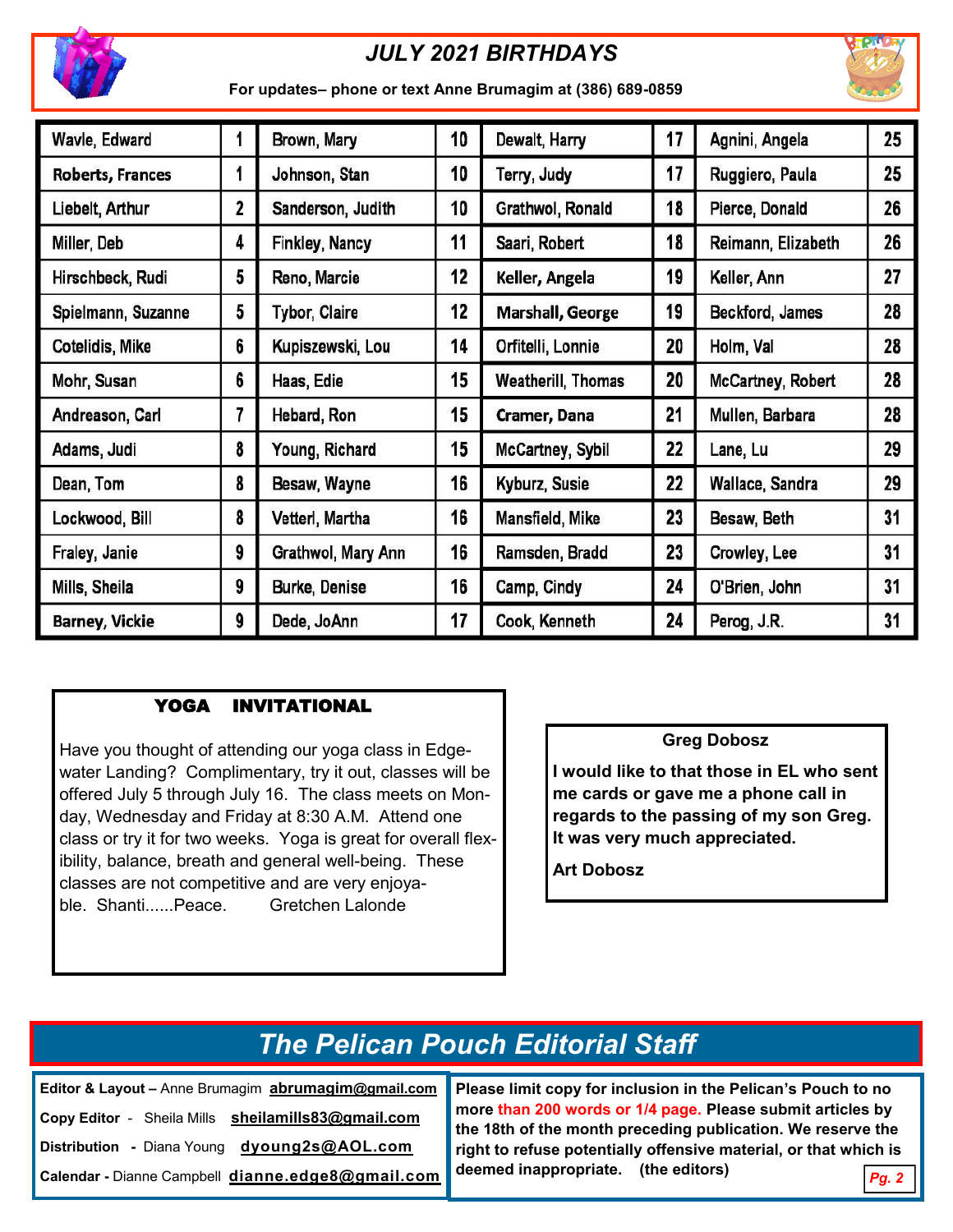| <b>Calkins, Marilyn</b> | 1 | McFarland, Pat           | 6  | Thomas, Janis          | 16 | <b>Taylor, Catherine</b> | 24 |
|-------------------------|---|--------------------------|----|------------------------|----|--------------------------|----|
| Meyer, Bob              | 1 | Payne, Lola              | 6  | Penta, Aline           | 17 | Blackburn, Glenda        | 25 |
| Marley, James           | 2 | Gudis, Bob               | 8  | <b>Mahaffey, Nancy</b> | 17 | McAnallen, Diana         | 25 |
| Rathbone, Sylvia        | 2 | O'Brien, Joseph          | 8  | Sciullo, Gene          | 17 | Farr, Diane              | 25 |
| Mascaro, Peter          | 3 | Kilcup, Patricia         | 8  | Leahy, Betty           | 18 | O'Connor, Marcia         | 25 |
| Sabatino, Rick          | 3 | Godwin, Jane             | 8  | Longaker, Marjorie     | 18 | Cotelidis, Dean          | 26 |
| Searl, Mark             | 3 | Ciereck, Ginny           | 9  | Kannel, Marilyn        | 19 | Archbold, Muriel         | 26 |
| Shultz, Ron             | 3 | Highland, Jean           | 9  | Sefried, Iris          | 19 | <b>Bloomer, Virginia</b> | 26 |
| Ferrara, Margie         | 4 | Cook, Suzanne            | 12 | Smith, Susan           | 19 | Brzezowski, Karen        | 26 |
| Hampton, Bill           | 4 | Hyslop, Kimberlee        | 13 | Boenig, Richard        | 20 | Hoffmoen, Barbara        | 27 |
| Stevens, Carol          | 4 | Johnson, Terri           | 13 | Cole, Gary             | 20 | Small, James             | 27 |
| <b>Ulip, Marion</b>     | 4 | <b>Maxellon, Douglas</b> | 13 | Ostermann, Marilyn     | 20 | <b>McCarthy, Mary</b>    | 28 |
| McElver, Donna          | 4 | Ost, Susan               | 13 | Rogers, Walter         | 20 | Quant, Bonnie            | 28 |
| Shuffstall, Jack        | 4 | Yednak, Barbara          | 13 | Lee, Sandra            | 21 | Nelson, John             | 29 |
| <b>McFarland, Susan</b> | 4 | Pomeroy, Linda           | 14 | Forsee, Vickey         | 24 | Bailey, Jarryn           | 30 |
| <b>Brandt, Jerry</b>    | 4 | Kinney, Elena            | 15 | Rogers, Jeanne         | 24 | Moore, Terry             | 30 |
| McLaud, Eric            | 5 | Milligan, Chuck          | 16 | Schlosser, Louise      | 24 | <b>AUGUST 2021</b>       |    |

| Gildernew, Sharon        | 1              | Wright, Judy          | 8               | Squires, Jean     | 16 | <b>Waller, Alexis</b> | 20 |
|--------------------------|----------------|-----------------------|-----------------|-------------------|----|-----------------------|----|
| Hussar, George           | 1              | Marcheski, John       | 9<br>Sprunk, Bo |                   | 17 | O'Brien, Joan         | 22 |
| Keller, Albert           | $\overline{2}$ | Lockwood, Roxana      | 10              | Schack, Janice    | 17 | Turner, Jim           | 22 |
| Gwozdz, Linda            | 3              | Smith, Patricia       | 10              | Marcheski, Susan  | 18 | Carlson, Barbara      | 23 |
| Searl, Trudy             | 3              | Snell, Steve          | 11              | Weisent, Frank    | 18 | Cochran, Libby        | 23 |
| Diggins, Pat             | 4              | Deaton, Jean          | 11              | Wright, Paul      | 18 | Clark, Tom            | 24 |
| LaLonde, Gretchen        | 4              | <b>Moody, Patty</b>   | 11              | Swanson, Lou      | 18 | Barrowman, Tim        | 25 |
| Sundby, Lars             | 4              | Kraker, Larry         | 11              | Kinney, Bill      | 19 | Zino, John            | 25 |
| Paquin, Shirley          | 5              | McCain, Joan          | 13              | Smart, Fred       | 19 | Gillis, Ann           | 27 |
| Lattimore, Ann           | 6              | Anderson, Jody        | 13              | Pennington, Tony  | 19 | Johnson, Bob          | 27 |
| Ruggiero, Russell        | 6              | <b>Founds, Denise</b> | 14              | Fraley, Guy       | 20 | Mallardi, Mark        | 27 |
| Squires, Jude            | 6              | <b>Meyers, Howard</b> | 14              | Heath, Joseph     | 20 | Massey, Sid           | 28 |
| <b>Stallings, Joseph</b> | 6              | Meyers, Robin         | 14              | Monroe, Linda     | 20 | Butera, Joani         | 29 |
| McColeman, Diana         | 7              | Albanese, Felice      | 15              | DeSoto, Georgette | 20 | Cox, Gary             | 29 |
| Evans, Bob               | 8              | Luedke, Liz           | 15              | Sanders, Barbara  | 20 | Vitali, Dennis        | 29 |
| Harvey, Helen            | 8              | Sulzbach, Pat         | 15              | Taylor, Brian     | 20 | Liberti, Joseph       | 30 |
| <b>Maxellon, Diane</b>   | 8              | Mascaro, Millie       | 16              | Koch, Conrad      | 22 | Vergo, Nina           | 30 |
| <b>Vought, Chris</b>     | 8              |                       |                 | <b>SEPT 2021</b>  |    | Pg. 3                 |    |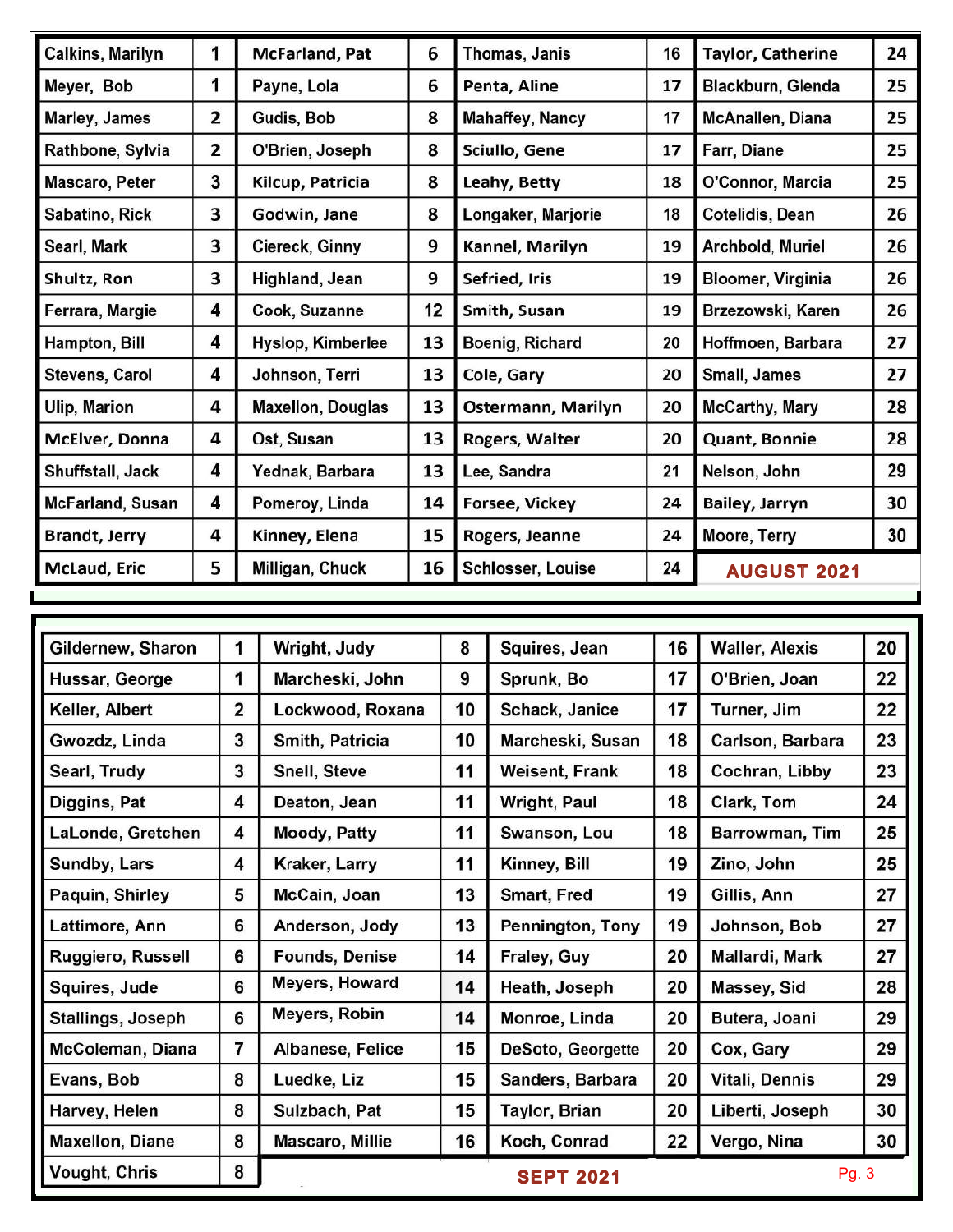|                                            | <b>SATURDAY</b> |                                                                        | Ρ                                               | Karaoke Party<br>Boat & Fish<br>7-10 PM<br>77                 | $\overline{24}$ | gidget1050@gmail.<br>Campbell EMAIL:<br>contact: Dianne<br>FOR CALENDAR<br>CHANGES OR<br><b>MAIN ROOM</b><br>DELETIONS<br>RENTALS<br>com<br>òr |
|--------------------------------------------|-----------------|------------------------------------------------------------------------|-------------------------------------------------|---------------------------------------------------------------|-----------------|------------------------------------------------------------------------------------------------------------------------------------------------|
|                                            | FRIDAY          | က<br>Celebration of<br>Life for<br>Bill McDeavitt<br>$\mathbf{\Omega}$ | Celebration of<br>Life for<br>Carl Kiernan<br>စ | Celebration of<br>Life for<br>Lin and Penny<br>Griffith<br>٩Ŧ | $\overline{23}$ | FOR MORE<br>INFORMATION<br>SEE CHANNEL 733<br>Important phone<br>numbers are in<br>the front of the<br>the fading<br>Landing<br>30             |
| <b>July 2021 Monthly Activity Calendar</b> |                 |                                                                        | ∣∞                                              | ٣                                                             | ଅ               | <b>MONDAY/THURSDAY</b><br>RECYCLE on THURS<br><b>GREENS PICK-UP</b><br><b>GARBAGE on</b><br>WED<br>29                                          |
|                                            |                 |                                                                        | r                                               | $\overline{14}$                                               | ন               | $M/R = MAIN$ ROOM<br>G/R = GAME ROOM<br>$C/R = CRAFT ROOM$<br>C/H = CLUBHOUSE<br>28                                                            |
|                                            |                 |                                                                        | Garbage Pickup<br> ဖ                            | ငှ                                                            | $\overline{5}$  | EL Men's Breakfast<br>Steve's Diner<br>7:45AM<br>$\overline{z}$                                                                                |
|                                            | <b>MONDAY</b>   |                                                                        | l۱೧                                             | 은                                                             | ဇ္ဇ             | $\frac{8}{26}$                                                                                                                                 |
|                                            | <b>AVONDS</b>   |                                                                        | Pool Party<br>12-4PM<br>July 4th<br>4           | 두                                                             | ∣∞              | 25                                                                                                                                             |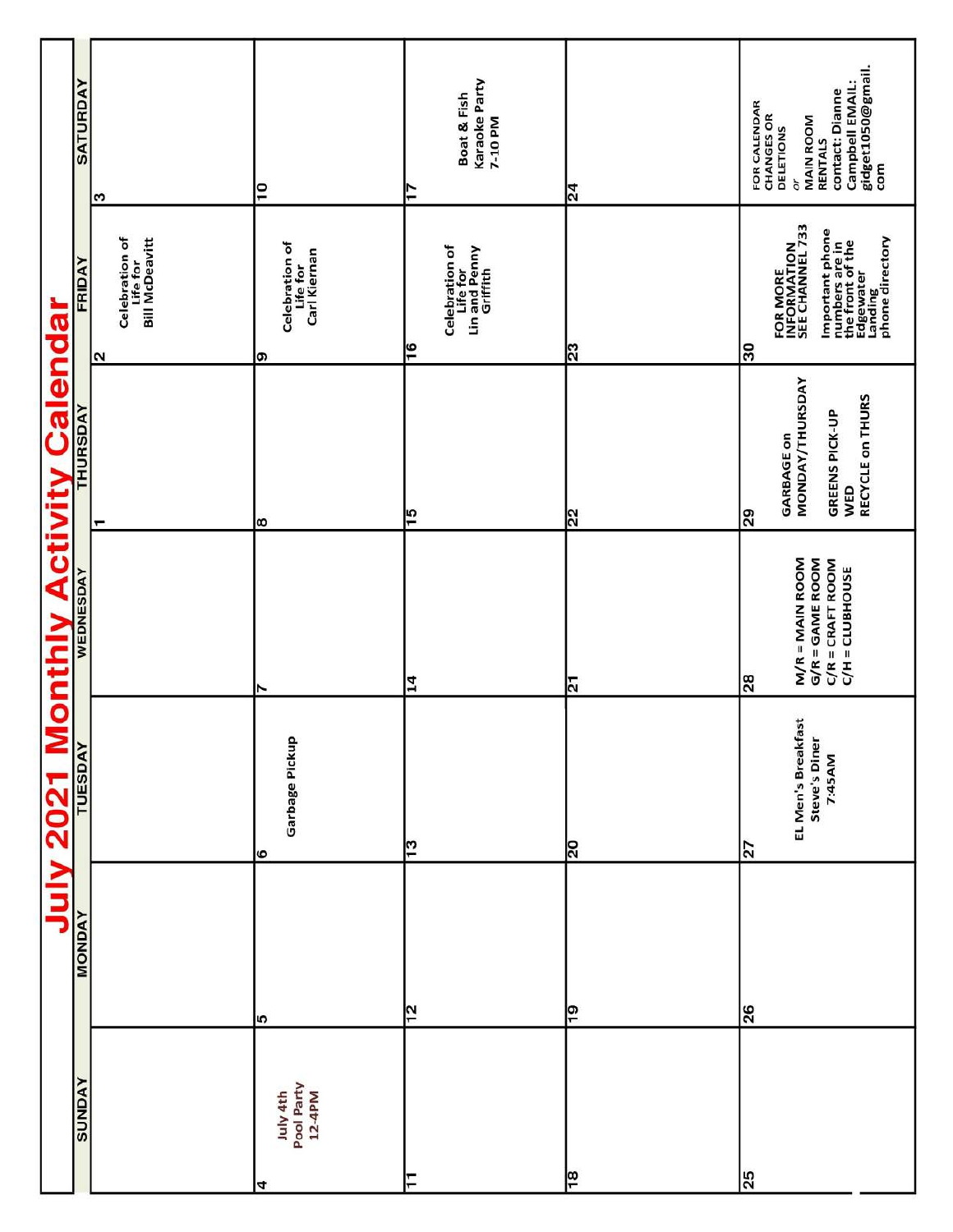### **Summary of EL Board of Directors Meeting on June 3, 2021** *by Paul Wright*

- 60 watt bug lights do not provide the 600 lumens required by our Documents and must be replaced.
- There are still a lot of 'old' decals on vehicles. If your decal has 'Edgewater Landing' it needs to be replaced.
- Dave Brzezowski was commended by all for the Memorial Day presentation.
- More Information Officers are needed. Split 4-hour shifts are possible. We don't want to hire nonresidents.
- Bill Lee, Facilities, reported that we will be refurbishing the pool area restrooms and adding drainage to the Gazebo area over the summer. Expenditures for both were approved.
- Winn Cummings, Entertainment, reported that there will be food and entertainment by a guy that played with Jimmy Buffet for the July 4th party.
- Jack Hichak, Neighborhood Watch, reported we need to better educate our guests on pool area rules. There have been several instances of food being eaten and glass bottles on the pool deck, underage children in the spa and children with diapers in the pool. Foreign material in the pool would require draining, cleaning and refilling it, a costly effort.
- Nick Bratton, Nominating, noted that time is running short and we still need two candidates for the Board. Seasonal residents are also welcomed to apply.
- Jack Shuffstall, ACC, reported there were 8 requests for change including siding, a sunshade, gutters, driveways, carports and a Florida room.
- The wording for the proposed amendment to change the requirement for approving amendments to the Declaration or By-Laws was approved. (See the minutes for the wording.) The vote will be in February, 2022 with the Special Member Meeting for the results to follow the March, 2022 Board Meeting.
- The Fire Inspector cited the Association for not having fire extinguishers available in the Boat Yard and RV Storage Area with potential fines up to \$500 per day. Purchase and installation of three (3) extinguishers, with cabinets, for each location was approved.
- Chairs under the pool deck awning have fallen apart and been temporarily replaced by pool-side chairs. Purchase of sixteen (16) chairs for under the awning was approved.
- From Club and Member Participation;

- Put pet 'waste' in your own trash can NOT the nearest, closest or most convenient.
- Report missing fire extinguishers promptly.
- A request was made to run the lake fountains for more hours. All fountains are set to run from 6 in the morning to 10 at night.
- Gene Emter is looking for residents interested in a support group for people that provide caring for someone with Alzheimer's and Dementia to be set up by a lady, Rose Troub, that works with seniors in EL.

**The full minutes of the meeting are available on the bulletin board and the website.**